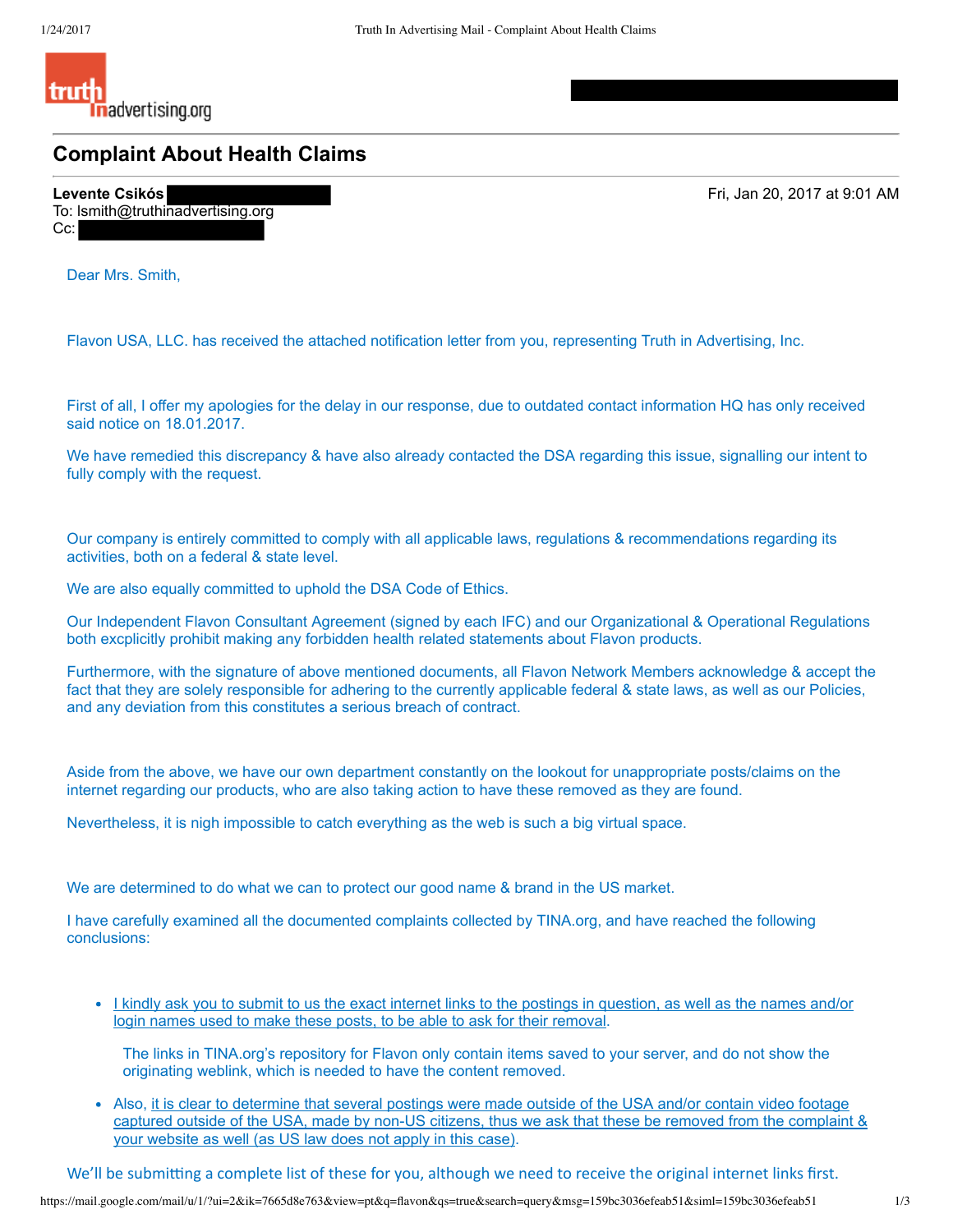For reference, it is unauthorized to make pictures or audio/video recordings of private company events, such illegally created and/or obtained recordings cannot constitute the basis for a legal claim.

We will do all in our power to have this content removed.

- Many posts date from several years prior, it remains to be seen if these are indeed still online (we are awaiting the exact internet links from you to determine this).
- **We would like to clarify that it has not been established that any of these individuals are indeed Independent Flavon Consultants, and as such we cannot accept responsibility for their actions.**

Even if they were, we cannot reasonably be held accountable for someone else's actions, as all our relevant documentation clearly states this behaviour is unlawful & unaccepted by Flavon USA, LLC., which all Members are **introduced to & accept before joining the network.**

In any case, we will do our utmost to have the content removed to comply with current legislation & the DSA Code **of Ethics, as well as to protect our brand image.**

Should it come to light that the individuals in question are indeed Independent Flavon Consultants, we will take appropriate additional action according to our Policies & Procedures.

I am also in discussion with our USA based legal counsellor over this matter, to make sure we are doing everything in our power.

It is my sincere hope that you are satisfied with the actions Flavon USA, LLC. is taking to remedy the situation, which we take very seriously.

## **I kindly ask you to update the below pages on TINA.org to clearly say that "Flavon USA, LLC. has been in touch with TINA.org, as well as the DSA, to remedy the situation & fully comply with current legislation in the USA".**

https://www.truthinadvertising.org/dsa-ignoring-illegal-health-claims/

https://www.truthinadvertising.org/mlm-health-claims-database/

https://www.truthinadvertising.org/flavon-health-claims-database/

Thank you very much for your cooperation, we are eagerly awaiting your response to be able to proceed with the removal of the inappropriate content.

Yours truly / Cordialement / Üdvözlettel,

## **Levente CSIKÓS**

Commercial Manager

## **Flavon Group Kft.**

H-4033 Debrecen

Veres Péter u. 19.

## Mobile: